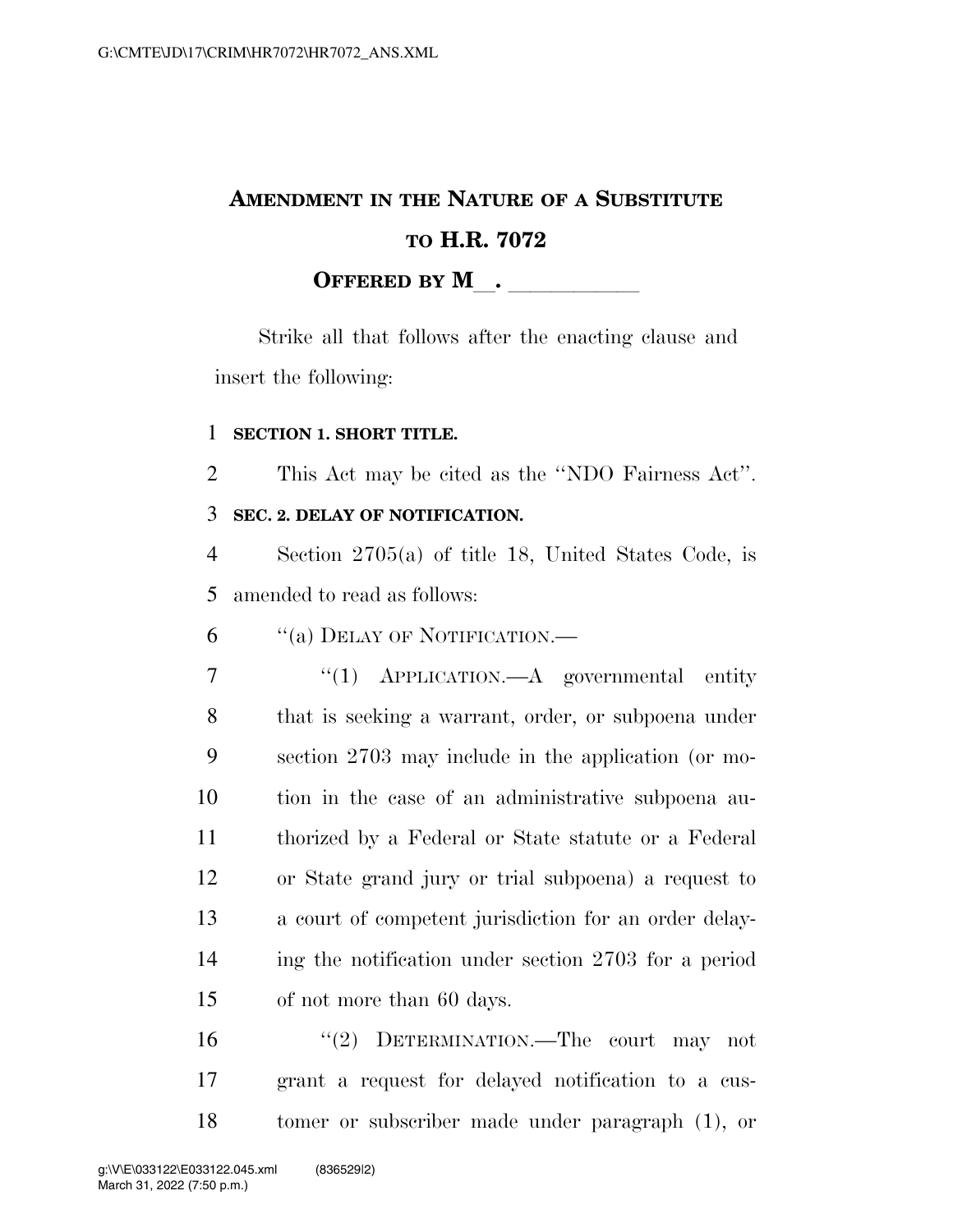| $\mathbf{1}$   | an extension of such delayed notification requested     |
|----------------|---------------------------------------------------------|
| $\overline{2}$ | by the governmental entity pursuant to paragraph        |
| 3              | (3), unless the court issues a written determination,   |
| $\overline{4}$ | based on specific and articulable facts, and including  |
| 5              | written findings of fact and conclusions of law, that   |
| 6              | it is substantially likely that the notification of the |
| 7              | customer or subscriber of the existence of the war-     |
| 8              | rant, order, or subpoena will result in—                |
| 9              | $\lq\lq$ endangering the life or physical safety        |
| 10             | of an individual;                                       |
| 11             | $\lq\lq$ flight from prosecution;                       |
| 12             | $\lq\lq$ destruction of or tampering with evi-          |
| 13             | dence;                                                  |
| 14             | $\lq\lq$ (D) intimidation of potential witnesses; or    |
| 15             | "(E) otherwise seriously jeopardizing an                |
| 16             | investigation or unduly delaying a trial.               |
| 17             | (3)<br>EXTENSION.—The governmental entity               |
| 18             | may request one or more extensions of the delay of      |
| 19             | notification granted under paragraph (2) for a pe-      |
| 20             | riod of not more than 60 days for each such exten-      |
| 21             | sion. The court may only grant such an extension if     |
| <u>22</u>      | the court makes a written determination required        |
| 23             | under paragraph $(2)$ and the extension is in accord-   |
| 24             | ance with the requirements of such paragraph.           |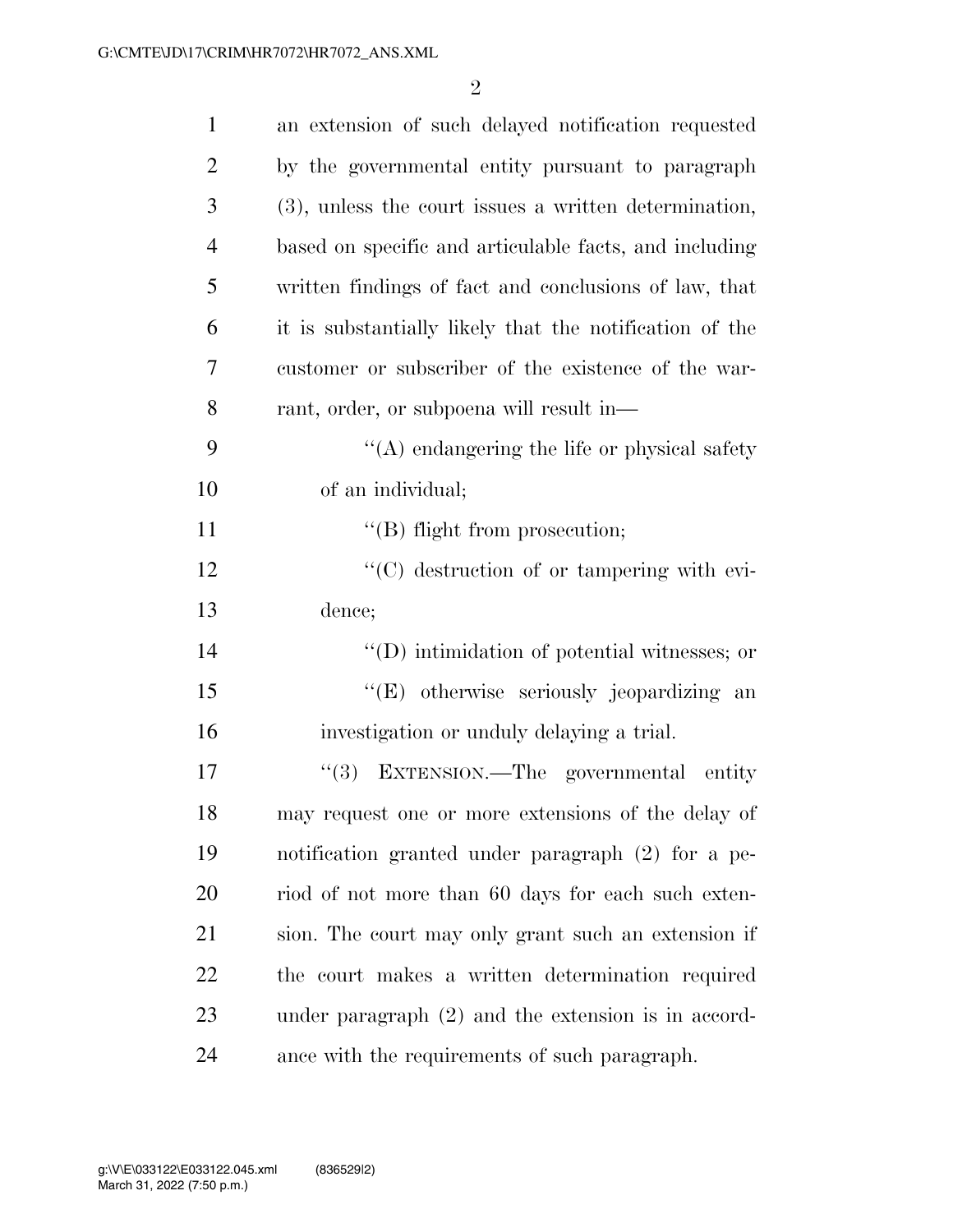| $\mathbf{1}$   | "(4) EXPIRATION OF DELAY OF NOTIFICA-                  |
|----------------|--------------------------------------------------------|
| $\overline{c}$ | TION.—Upon expiration of the period of delay of no-    |
| 3              | tification and all extensions thereof under para-      |
| $\overline{4}$ | graphs $(2)$ and $(3)$ of this subsection, the govern- |
| 5              | mental entity shall deliver to the customer or sub-    |
| 6              | scriber by personal service, registered or first-class |
| 7              | mail, electronic mail, or other means approved by      |
| 8              | the court, as reasonably calculated to reach the cus-  |
| 9              | tomer or subscriber within 72 hours of the expira-     |
| 10             | tion of the delay—                                     |
| 11             | $\lq\lq(A)$ a copy of the warrant, order, or sub-      |
| 12             | poena; and                                             |
| 13             | $\lq\lq$ notice that informs such customer or          |
| 14             | subscriber—                                            |
| 15             | "(i) of the nature of the inquiry made                 |
| 16             | by the governmental entity, with reason-               |
| 17             | able specificity;                                      |
| 18             | "(ii) that information maintained for                  |
| 19             | such customer or subscriber by the pro-                |
| 20             | vider of electronic communications service             |
| 21             | or remote computing service to which the               |
| 22             | warrant, order, or subpoena under section              |
| 23             | 2703 was directed, was supplied to or re-              |
| 24             | quested by the governmental entity;                    |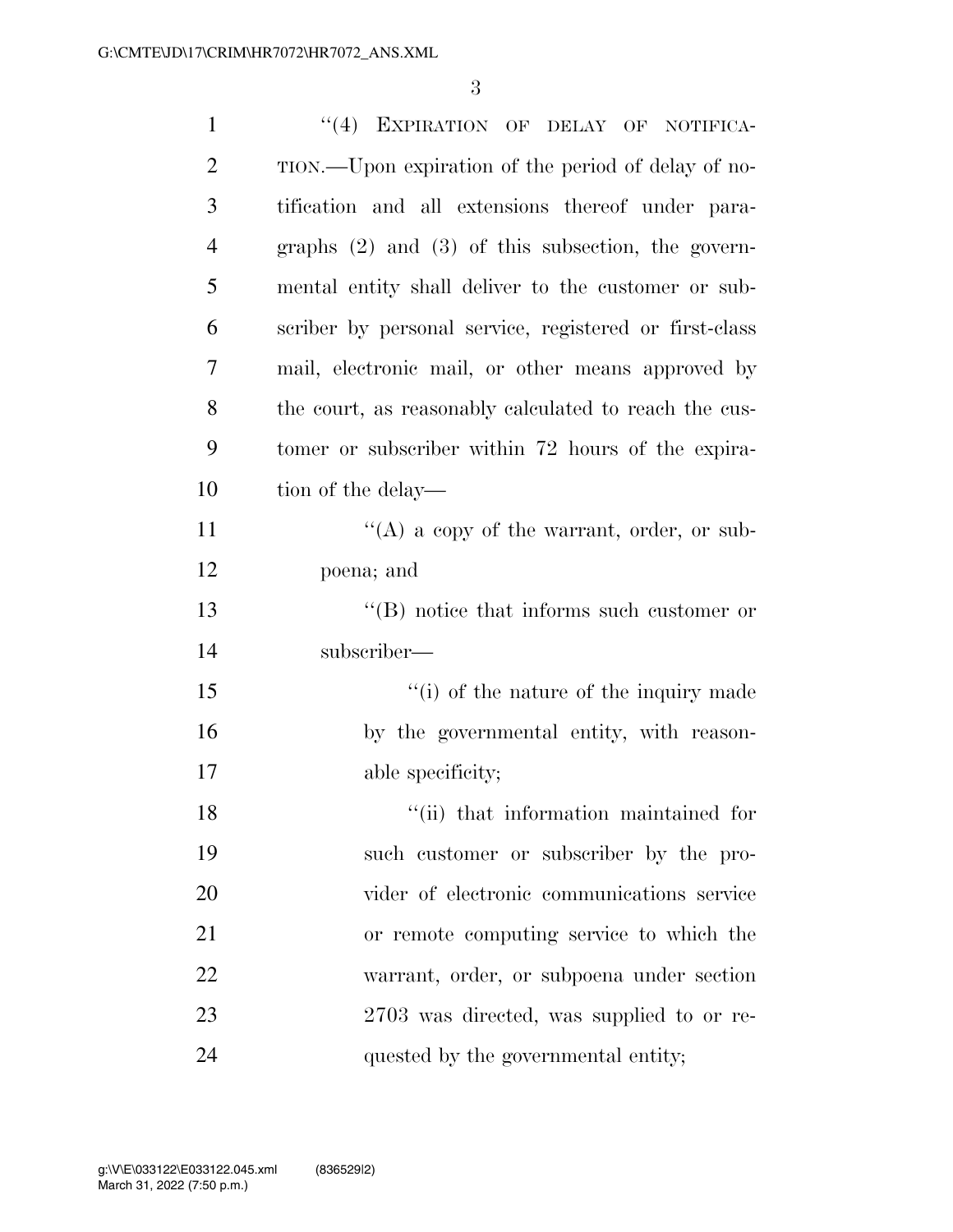| $\mathbf{1}$   | "(iii) that notification of such cus-                  |
|----------------|--------------------------------------------------------|
| $\overline{2}$ | tomer or subscriber was delayed by court               |
| 3              | order;                                                 |
| $\overline{4}$ | "(iv) the identity of the court that                   |
| 5              | issued such order;                                     |
| 6              | $f'(v)$ the provision of law under which               |
| $\overline{7}$ | the order delaying notification was author-            |
| 8              | ized; and                                              |
| 9              | $\lq\lq$ (vi) that the governmental entity             |
| 10             | will, upon request by the customer or sub-             |
| 11             | scriber, provide the customer or subscriber            |
| 12             | with a copy of the information that was                |
| 13             | disclosed in response to the warrant, order,           |
| 14             | or subpoena, or in the event that no infor-            |
| 15             | mation was disclosed, a written certifi-               |
| 16             | cation that no information was disclosed.              |
| 17             | ``(5)<br>COPY OF INFORMATION DISCLOSED.                |
| 18             | Upon expiration of the period of delay of notification |
| 19             | under paragraph $(2)$ or $(3)$ of this subsection, and |
| 20             | at the request of the customer or subscriber made      |
| 21             | within 180 days of receiving notification under para-  |
| 22             | graph (4), the governmental entity shall promptly      |
| 23             | provide the customer or subscriber—                    |
| 24             | $\lq\lq$ with a description of the information         |
| 25             | disclosed and a copy of the information that           |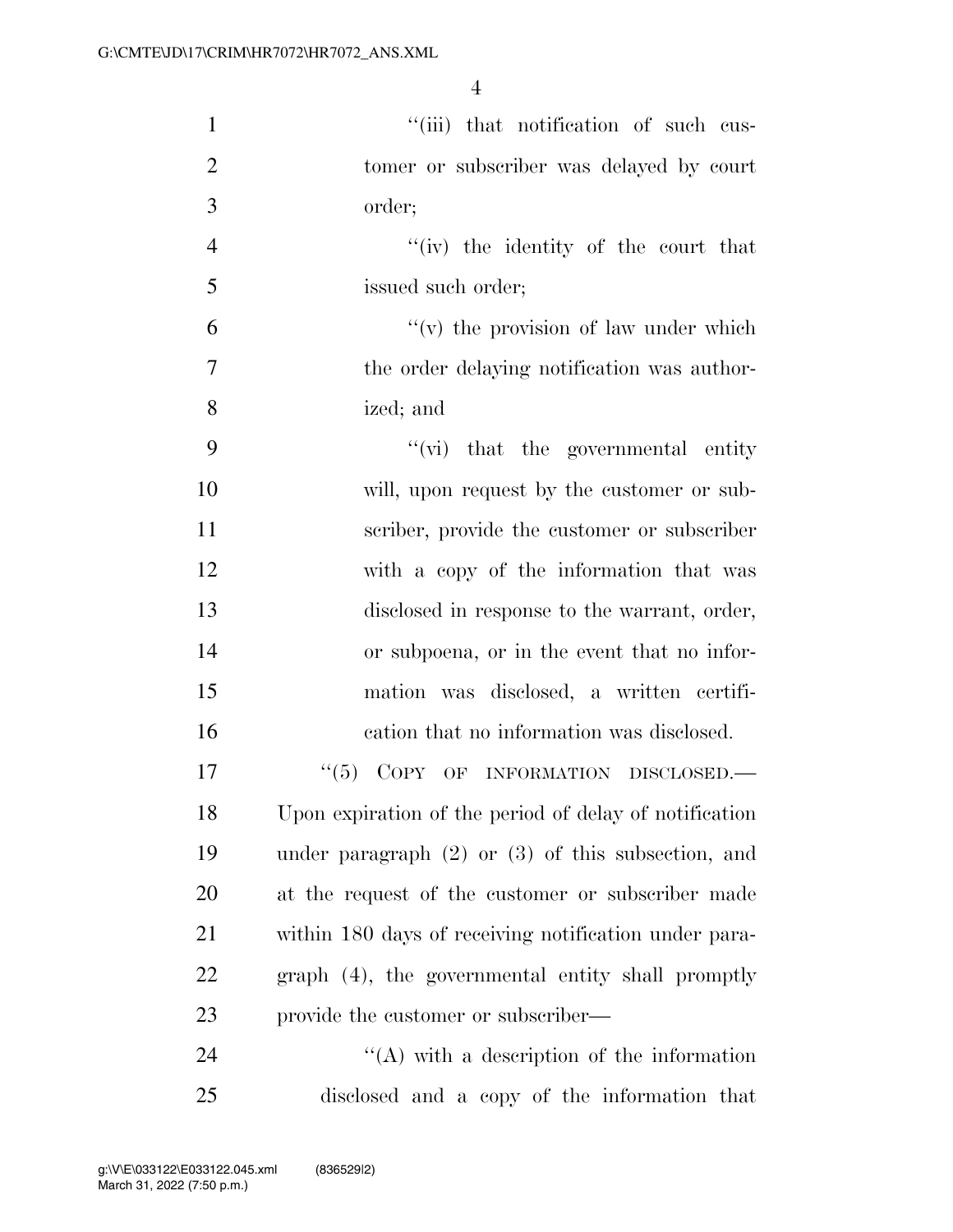| $\mathbf{1}$   | was disclosed in response to the warrant, order,       |
|----------------|--------------------------------------------------------|
| $\overline{2}$ | or subpoena; or                                        |
| 3              | $\lq\lq (B)$ in the event that no information was      |
| $\overline{4}$ | disclosed, with a written certification that no in-    |
| 5              | formation was disclosed.".                             |
| 6              | SEC. 3. PRECLUSION OF NOTICE.                          |
| 7              | Section 2705(b) of title 18, United States Code, is    |
| 8              | amended to read as follows:                            |
| 9              | "(b) PRECLUSION OF NOTICE.—                            |
| 10             | APPLICATION.—A governmental entity<br>``(1)            |
| <sup>11</sup>  | that is seeking a warrant, order, or subpoena under    |
| 12             | section 2703, when it is not required to notify the    |
| 13             | customer or subscriber, or to the extent that it may   |
| 14             | delay such notice pursuant to subsection (a), may      |
| 15             | apply to a court for an order, subject to paragraph    |
| 16             | (6), directing a provider of electronic communica-     |
| 17             | tions service or remote computing service to which a   |
| 18             | warrant, order, or subpoena under section 2703 is      |
| 19             | directed not to notify any other person of the exist-  |
| 20             | ence of the warrant, order, or subpoena for a period   |
| 21             | of not more than either 60 days or the period of       |
| 22             | delay of notice provided under subsection (a), if any. |
| 23             | DETERMINATION.—The court may not<br>(2)                |
| 24             | grant a request for an order made under paragraph      |
| 25             | $(1)$ , or an extension of such order requested by the |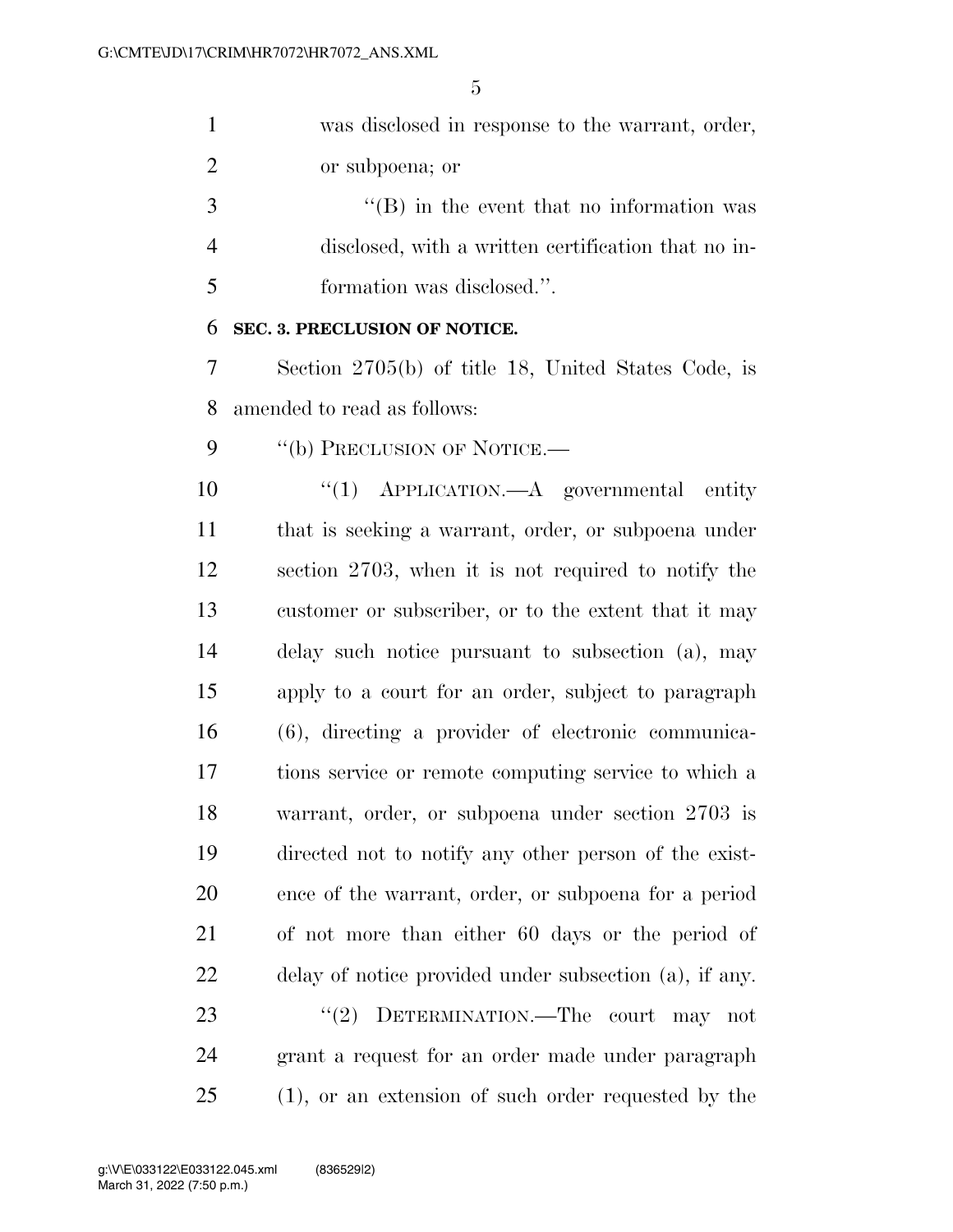| $\mathbf{1}$   | governmental entity pursuant to paragraph (3), un-  |
|----------------|-----------------------------------------------------|
| $\overline{2}$ | $less-$                                             |
| 3              | $\lq\lq$ the court issues a written determina-      |
| $\overline{4}$ | tion, based on specific and articulable facts, and  |
| 5              | including written findings of fact and conclu-      |
| 6              | sions of law, that it is substantially likely that  |
| 7              | not granting the request will result in—            |
| 8              | "(i) endangering the life or physical               |
| 9              | safety of an individual;                            |
| 10             | "(ii) flight from prosecution;                      |
| 11             | "(iii) destruction of or tampering with             |
| 12             | evidence;                                           |
| 13             | "(iv) intimidation of potential wit-                |
| 14             | nesses; or                                          |
| 15             | "(v) otherwise seriously jeopardizing               |
| 16             | an investigation or unduly delaying a trial;        |
| 17             | and                                                 |
| 18             | "(B) the order is narrowly tailored and             |
| 19             | there is no less restrictive alternative, including |
| 20             | notification to an individual or organization       |
| 21             | within or providing legal representation to the     |
| 22             | customer or subscriber, to avoid an adverse re-     |
| 23             | sult as described in clause (i) through (v) of      |
| 24             | subparagraph $(A)$ .                                |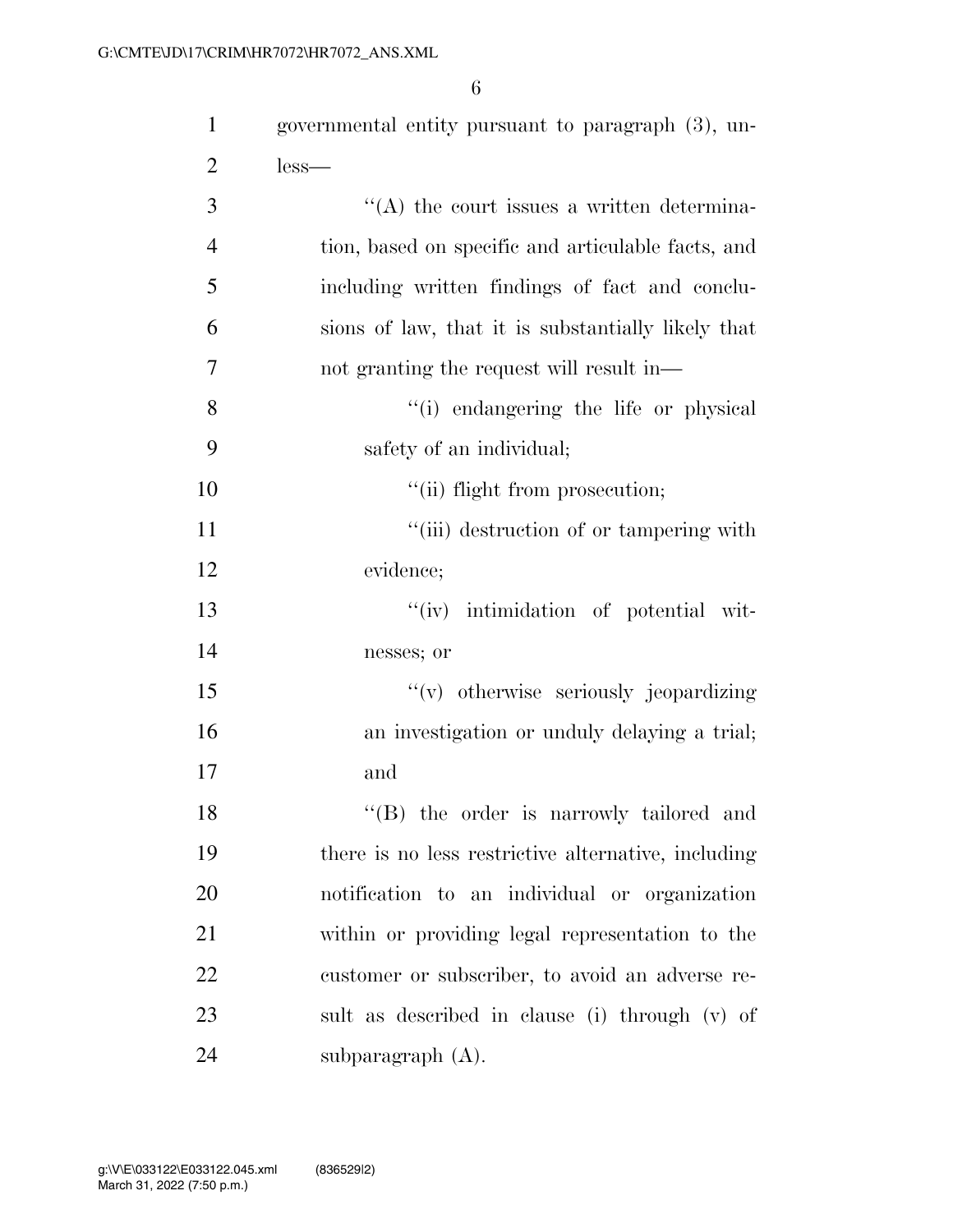1 ''(3) EXTENSION.—A governmental entity may request one or more extensions of an order granted under paragraph (2) of not more than 60 days for each such extension. The court may only grant such an extension if the court makes a written determina-6 tion required under paragraph  $(2)(A)$  and the exten- sion is in accordance with the requirements of 8  $(2)(B)$ .

9 "(4) NOTIFICATION OF CHANGED CIR- CUMSTANCES.—If the need for the order issued under paragraph (2) changes materially, the govern- mental entity that requested the order shall notify the court within 72 hours of the changed cir- cumstances, and the court shall reassess the order and modify or vacate as appropriate.

16 "(5) OPPORTUNITY TO BE HEARD.—

17 "'(A) IN GENERAL.—Upon an application, petition, or motion by a provider of electronic communications service or remote computing service or person acting on behalf of the pro-21 vider to which an order under paragraph  $(2)$  (or an extension under paragraph (3)) has been issued, the court may modify or vacate the order if—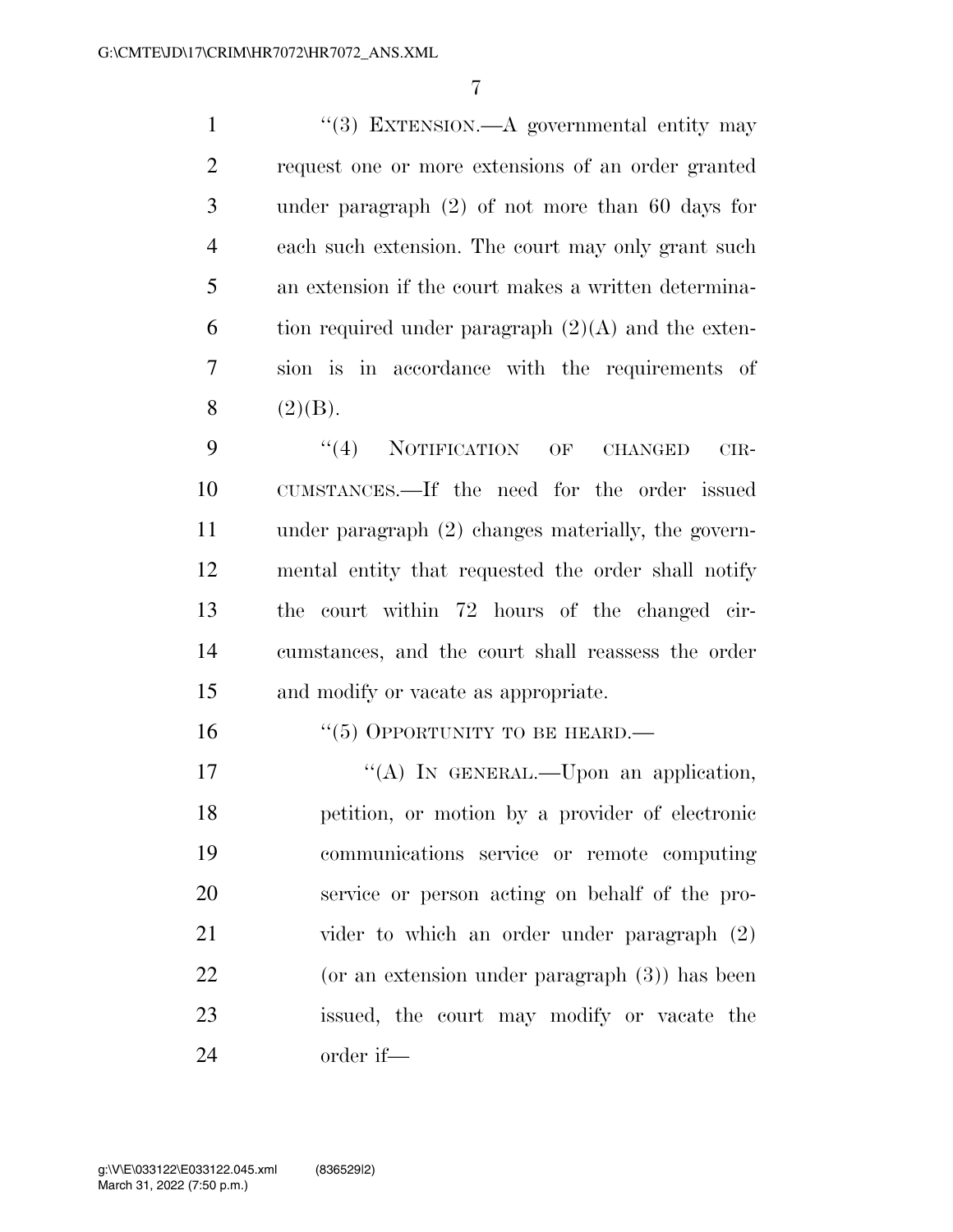| $\mathbf{1}$   | "(i) the order does not meet require-                                |
|----------------|----------------------------------------------------------------------|
| $\overline{2}$ | ments provided in paragraph $(2)$ ; or                               |
| 3              | "(ii) compliance with the order is un-                               |
| $\overline{4}$ | reasonable or otherwise unlawful.                                    |
| 5              | "(B) STAY OF DISCLOSURE OF CUSTOMER                                  |
| 6              | <b>COMMUNICATIONS</b><br><b>OR</b><br><b>SUBSCRIBER</b><br><b>OR</b> |
| 7              | RECORDS.—A provider's obligation to disclose                         |
| 8              | the information requested in the warrant, order,                     |
| 9              | or subpoena to which the order in paragraph                          |
| 10             | $(1)$ applies is stayed upon the filing of the ap-                   |
| 11             | plication, petition, or motion under this para-                      |
| 12             | graph pending resolution of the application, pe-                     |
| 13             | tition, or motion, unless the court with jurisdic-                   |
| 14             | tion over the challenge determines based on a                        |
| 15             | showing by the governmental entity that the                          |
| 16             | stay should be lifted in whole or in part prior                      |
| 17             | to resolution.                                                       |
| 18             | "(C) FINALITY OF ORDER.-The decision                                 |
| 19             | of the court resolving an application, petition,                     |
| 20             | or motion under this paragraph shall constitute                      |
| 21             | a final, appealable order.                                           |
| 22             | EXCEPTION.—A provider of electronic<br>(6)                           |
| 23             | communications service or remote computing service                   |
| 24             | to which an order under paragraph (2) applies, or                    |
| 25             | an officer, employee, or agent thereof, may disclose                 |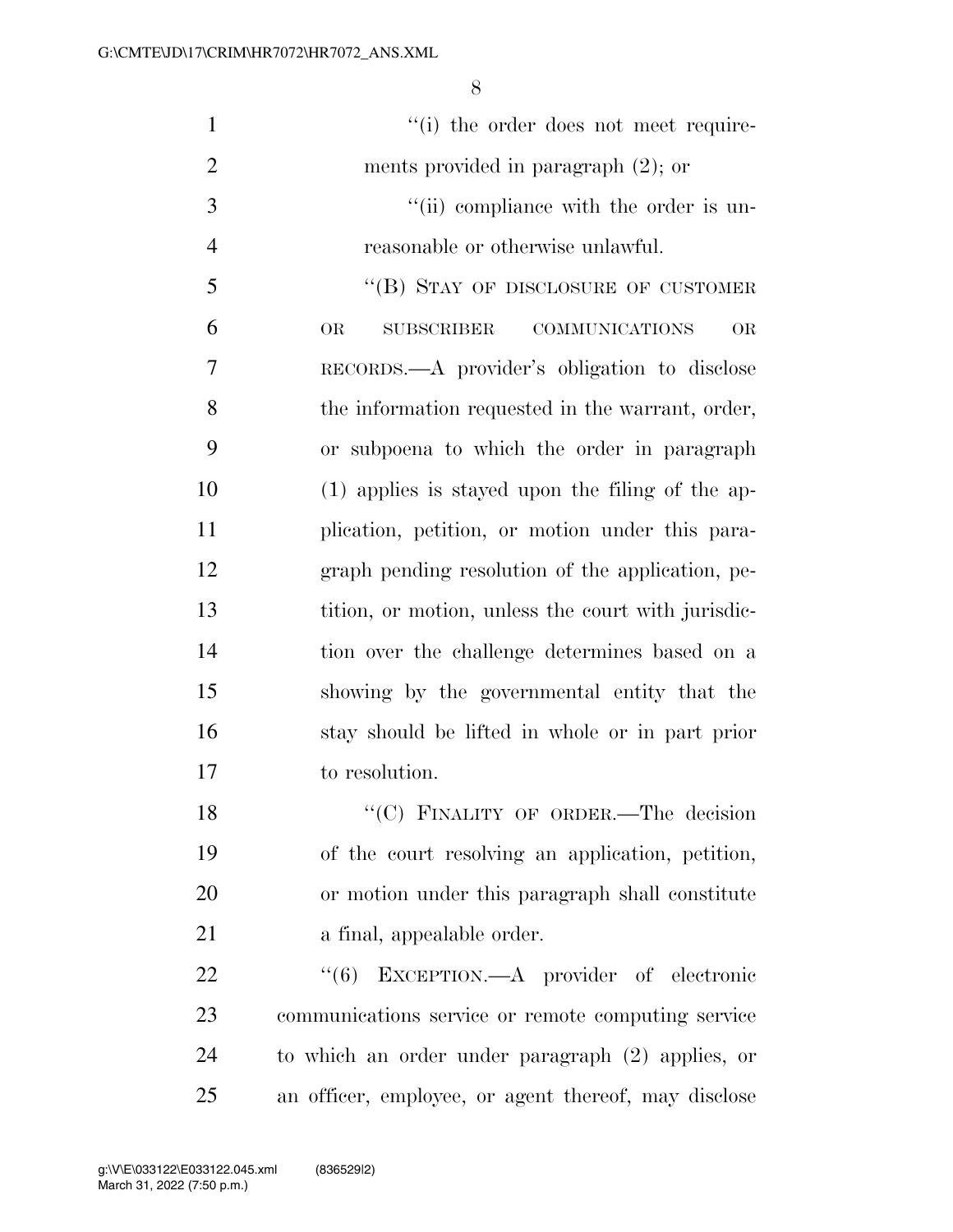| information otherwise subject to any applicable non- |
|------------------------------------------------------|
| disclosure requirement to-                           |

3  $\langle (A) \rangle$  those persons to whom disclosure is necessary in order to comply with the warrant, order, or subpoena;

 ''(B) an attorney in order to obtain legal advice or assistance regarding the warrant, order, or subpoena; and

 ''(C) any person the court determines can be notified of the warrant, order, or subpoena. 11 "(7) SCOPE OF NONDISCLOSURE.—Any person to whom disclosure is made under paragraph (6) (other than the governmental entity) shall be subject to the nondisclosure requirements applicable to the person to whom the order is issued. Any recipient authorized under this subsection to disclose to a per- son information otherwise subject to a nondisclosure requirement shall notify the person of the applicable nondisclosure requirement.

20 "(8) SUPPORTING DOCUMENTATION.—Upon serving a provider of electronic communications serv- ice or remote computing service with an order grant- ed under paragraph (2), or an extension of such order granted under paragraph (3), the govern-mental entity shall include a copy of the warrant,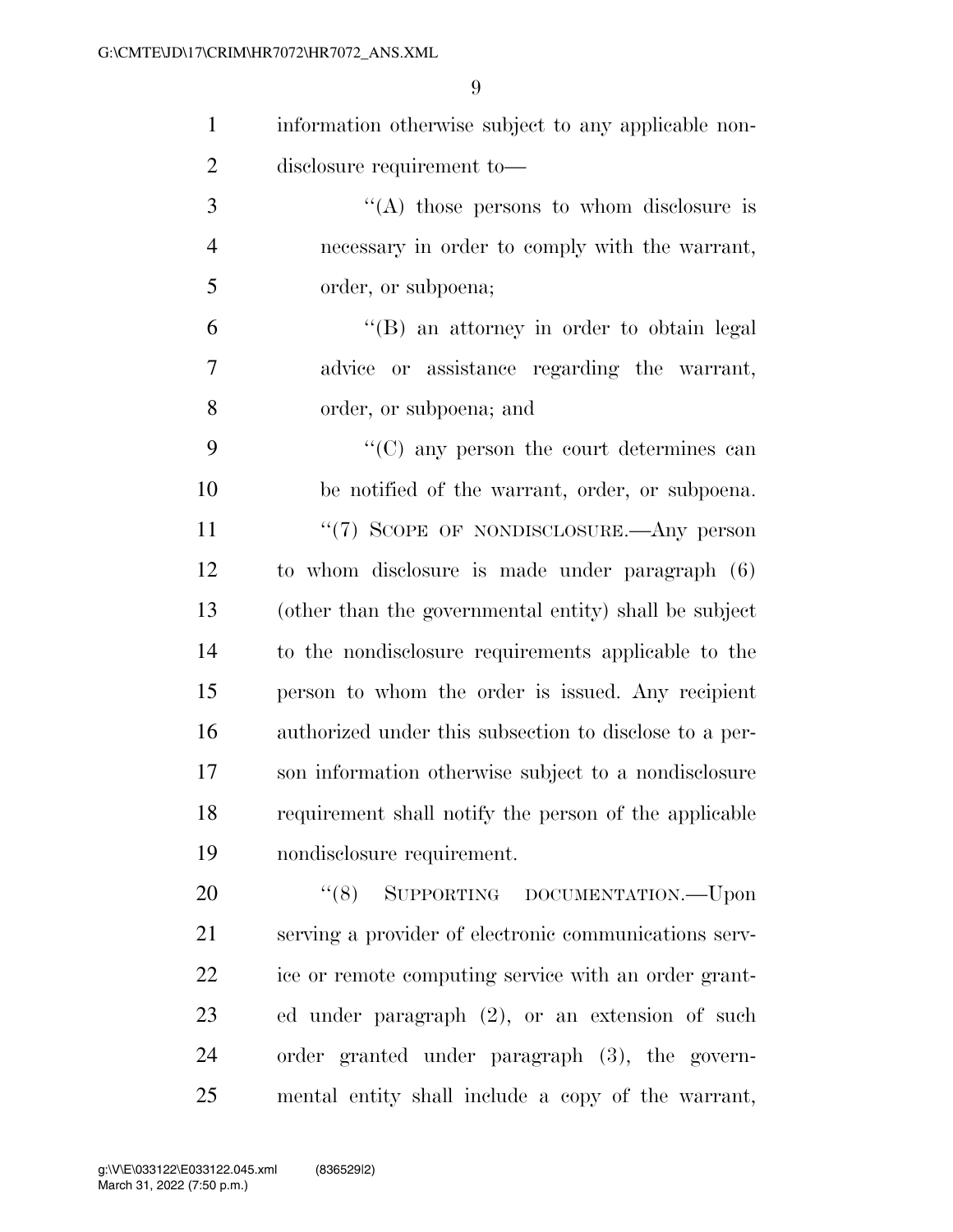order, or subpoena to which the nondisclosure order applies.

| 3              | "(9) EXPIRATION OF ORDER PRECLUDING NO-                  |
|----------------|----------------------------------------------------------|
| $\overline{4}$ | TICE.—Upon expiration of an order issued under           |
| 5              | paragraph $(2)$ or, if an extension has been granted     |
| 6              | under paragraph $(3)$ , expiration of the extension, the |
| 7              | governmental entity shall deliver to the customer or     |
| 8              | subscriber, by personal service, registered or first-    |
| 9              | class mail, electronic mail, or other means approved     |
| 10             | by the court as reasonably calculated to reach the       |
| 11             | customer or subscriber within 72 hours of the expi-      |
| 12             | ration of the order—                                     |
| 13             | "(A) a copy of the warrant, order, or sub-               |
| 14             | poena; and                                               |
| 15             | $\lq\lq (B)$ notice that informs the customer or         |
| 16             | subscriber—                                              |
| 17             | "(i) of the nature of the law enforce-                   |
| 18             | ment inquiry with reasonable specificity;                |
| 19             | "(ii) that information maintained for                    |
| 20             | such customer or subscriber by the pro-                  |
| 21             | vider of electronic communications service               |
| 22             | or remote computing service to which the                 |
| 23             | warrant, order, or subpoena under section                |
| 24             | 2703, was directed was supplied to or re-                |
| 25             | quested by the government entity;                        |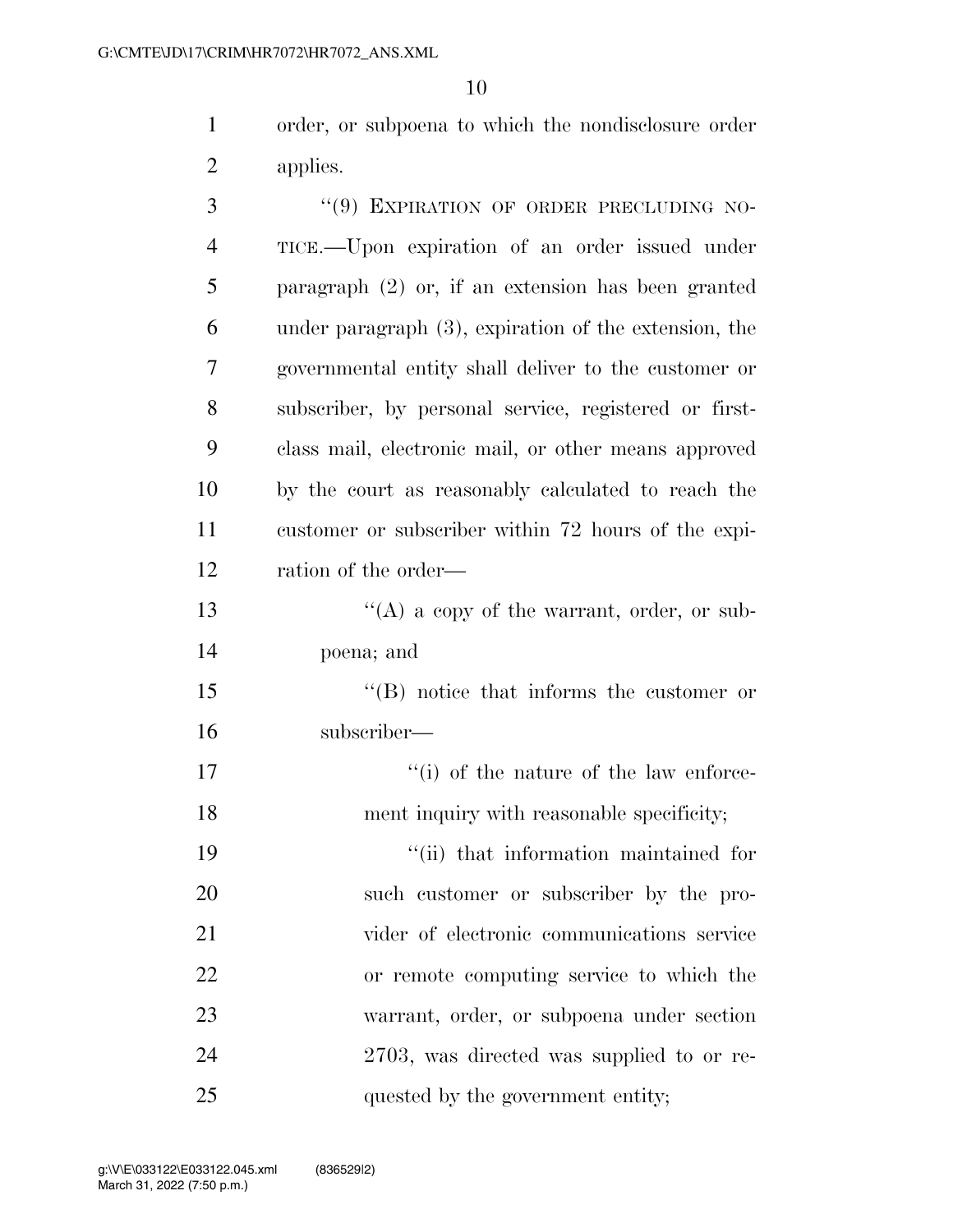| $\mathbf{1}$   | "(iii) that notification of such cus-                     |
|----------------|-----------------------------------------------------------|
| $\overline{2}$ | tomer or subscriber was precluded by court                |
| 3              | order;                                                    |
| $\overline{4}$ | "(iv) of the identity of the court au-                    |
| 5              | thorizing the preclusion of notice;                       |
| 6              | $f'(v)$ of the provision of this chapter                  |
| $\overline{7}$ | under which the preclusion of notice was                  |
| 8              | authorized; and                                           |
| 9              | "(vi) that the government will, upon                      |
| 10             | request by the customer or subscriber, pro-               |
| 11             | vide the customer or subscriber with a                    |
| 12             | copy of the information that was disclosed                |
| 13             | in response to the warrant, order or sub-                 |
| 14             | poena, or in the event that no information                |
| 15             | was disclosed, a written certification that               |
| 16             | no information was disclosed.                             |
| 17             | "(10) COPY OF INFORMATION DISCLOSED.                      |
| 18             | Upon expiration of the order precluding notice            |
| 19             | issued under paragraph $(2)$ or $(3)$ of this subsection, |
| 20             | and at the request of the customer or subscriber          |
| 21             | made within 180 days of receiving notification under      |
| 22             | paragraph (9), the governmental entity shall              |
| 23             | promptly provide the customer or subscriber—              |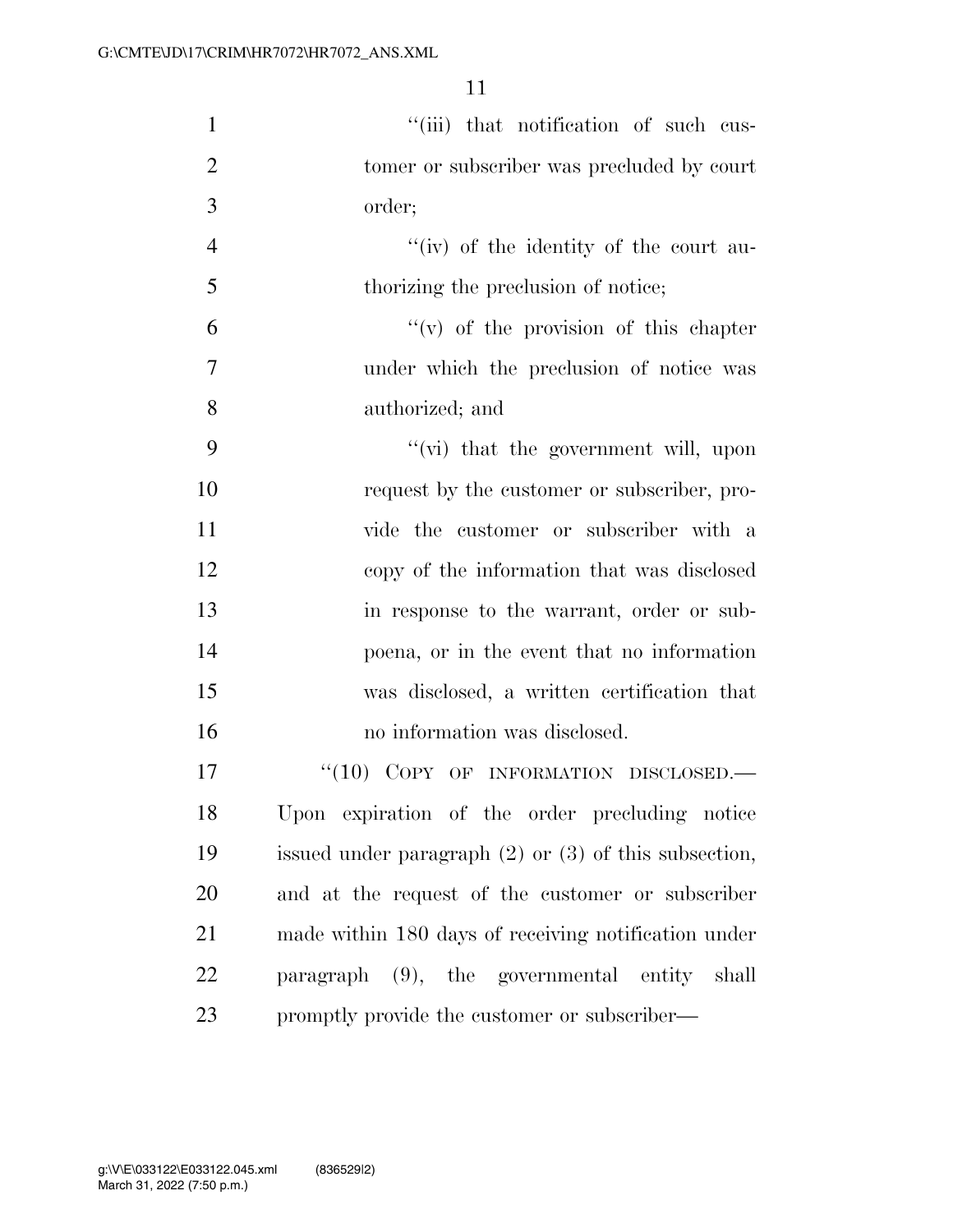| $\mathbf{1}$   | "(A) with a copy of the information that                   |
|----------------|------------------------------------------------------------|
| $\overline{2}$ | was disclosed in response to the warrant, order            |
| 3              | or subpoena; or                                            |
| $\overline{4}$ | $\lq\lq (B)$ in the event that no information was          |
| 5              | disclosed, a written certification that no infor-          |
| 6              | mation was disclosed.".                                    |
| 7              | SEC. 4. ADDITIONAL PROVISIONS REGARDING DELAYED            |
| 8              | NOTICE.                                                    |
| 9              | Section 2705 of title 18, United States Code, is           |
| 10             | amended by adding at the end the following:                |
| 11             | "(c) ANNUAL REPORT.—On an annual basis, the At-            |
| 12             | torney General shall provide to the Committees on the Ju-  |
| 13             | diciary of the House of Representatives and the Senate,    |
| 14             | in a manner consistent with protection of national secu-   |
| 15             | rity, a report setting forth with respect to the preceding |
| 16             | calendar year, for each Federal judicial district—         |
| 17             | $\cdot$ (1) the number of customers or subscribers         |
| 18             | with respect to whom, in that calendar year, a war-        |
| 19             | rant, subpoena, or court order was issued pursuant         |
| 20             | to section $2703$ ;                                        |
| 21             | $\lq(2)$ the aggregate number of applications re-          |
| 22             | questing delay of notification pursuant to section         |
| 23             | 2705;                                                      |
| 24             | "(3) the aggregate number of such orders ei-               |
| 25             | ther granted, extended, or denied;                         |